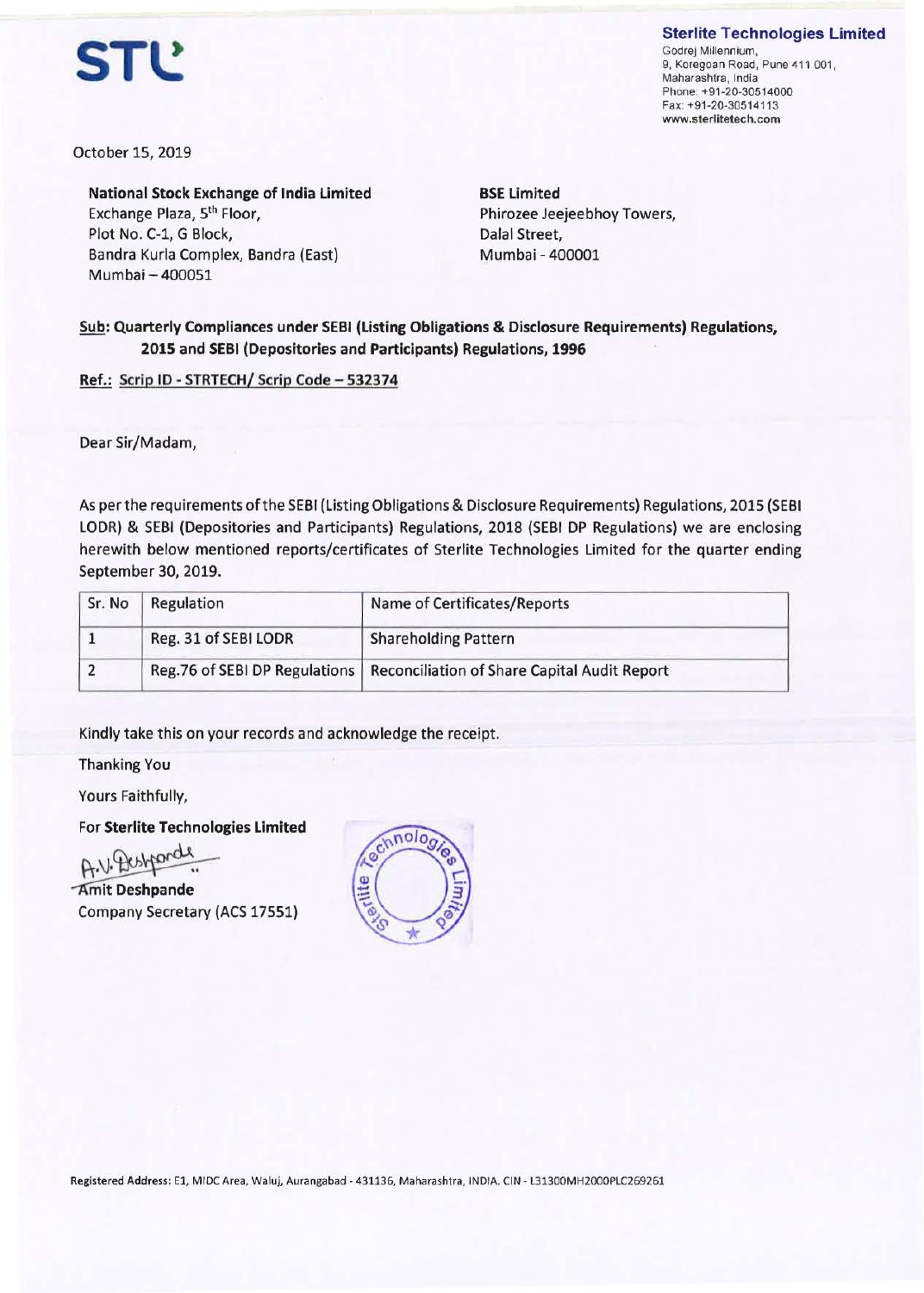S ANAND SS RAO M.Com., LL.B., F.C.S

**COMPANY SECRETARY IN PRACTICE** 

Flat No.511, Kanchanjunga Aditya Enclave, Ameerpet, Hyderabad - 500038.

| . <del>.</del> . |  |                      |
|------------------|--|----------------------|
| Mobile           |  | 092461 53677         |
| Tele             |  | 040 23738398         |
| Fax              |  | 040 23738398         |
| E-mail           |  | anandssrao@gmail.com |
| Website          |  | www.anandssrao.com   |

## RECONCILIATION OF SHARE CAPITAL AUDIT REPORT FOR THE **QUARTER ENDED 30 09 2019.**

- 1. Report for quarter ended
- $2.$ **ISIN**
- $3.$ **Face Value**
- $4.$ Name of the Company
- 5. **Registered Office Address**
- 6. **Correspondence Address**
- 7. **Telephone and Fax Nos.**
- 8 **Email Address**
- 9. Name of the Stock Exchange where the company's Securities are listed:

| 30 09 2019                        |  |
|-----------------------------------|--|
| INE089C01029                      |  |
| Rs.2/- each                       |  |
| <b>M/s. STERLITE</b>              |  |
| <b>TECHNOLOGIES LIMITED</b>       |  |
| E 1, MIDC Industrial Area,        |  |
| Waluj, Aurangabad, Maharashtra    |  |
| 431136 INDIA                      |  |
| 4th Floor, Godrej Millennium, 9,  |  |
| Koregaon Road, Pune - 411001,     |  |
| Maharashtra, INDIA                |  |
| Ph. No: 020 30514000              |  |
| Fax No.020-30514113               |  |
| amit.deshpande@sterlite.com       |  |
| 1. BSE Limited, Mumbai            |  |
| 2. The National Stock Exchange of |  |
| India Ltd.                        |  |

| <b>Issued Capital Equity</b> |  |  |  |  | 10. |  |
|------------------------------|--|--|--|--|-----|--|
|------------------------------|--|--|--|--|-----|--|

- 11. Listed Capital (Exchange Wise) -All SEs: (as per company records)
- 12. Held in dematerialised form in **CDSL**
- 13. Held in dematerialised form in **NSDL**
- 14. Physical
- 15. Total No. of Shares (12+13+14)
- 16. Reasons for differences if any ,between (10&11), (10&15), (11&15)

| Number of Shares | % of Total Issued |
|------------------|-------------------|
|                  | Capital           |
| 403686159        | 100.00            |
| 403686159        | 100.00            |
| 38817191         | 9.62              |
| 361144978        | 89.46             |
| 3723990          | 0.92              |
| 403686159        | 100.00            |

Smy

**NA**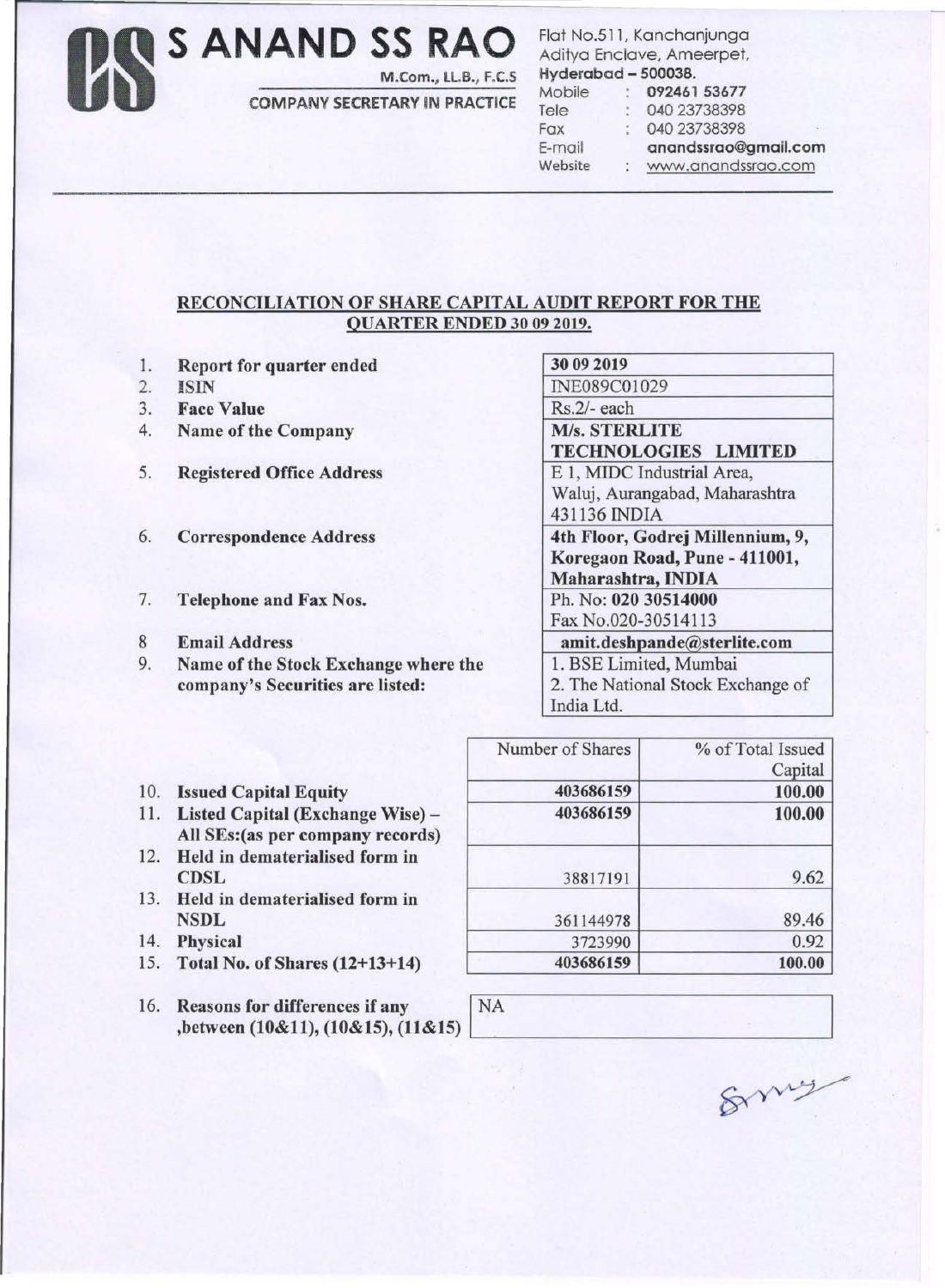17. Certifying the details of changes in share capital during the quarter under consideration as per Table below:

| Particulars                                                      | No. of<br><b>Shares</b> | Applied<br>/Not<br>Applied<br>for<br>listing | <b>Listed on Stock</b><br><b>Exchange</b> (Specify<br>name)                                                       | Wheth<br>er<br>intima<br>ted to<br><b>CDSL</b> | Whethe<br>r<br>intimat<br>ed to<br><b>NSDL</b> | In-principle<br>approval<br>Pending for<br><b>Stock</b><br>Exchange(s)<br>(Specify<br>Names) |
|------------------------------------------------------------------|-------------------------|----------------------------------------------|-------------------------------------------------------------------------------------------------------------------|------------------------------------------------|------------------------------------------------|----------------------------------------------------------------------------------------------|
| <b>ESOP</b> allotment<br>was made on<br>$10^{th}$ July 2019      | 514531                  | Applied<br>and<br>Listed                     | Listed on BSE<br>wef 17 <sup>th</sup> July 2019<br>&<br>Listed on NSE<br>wef 17 <sup>th</sup> July 2019           | Yes                                            | Yes                                            | <b>NA</b>                                                                                    |
| <b>ESOP</b> allotment<br>was made on<br>$23rd$ September<br>2019 | 571526                  | Applied<br>and<br>Listed                     | Listed on BSE<br>wef 1 <sup>st</sup> October<br>2019<br>&<br>Listed on NSE<br>wef 1 <sup>st</sup> October<br>2019 | Yes                                            | Yes                                            | <b>NA</b>                                                                                    |
| <b>TOTAL</b>                                                     | 58379                   |                                              |                                                                                                                   |                                                |                                                |                                                                                              |

## 18 Register of Members is updated (Yes /No) YES

If not, updated upto which date

19. Reference of previous quarter with regard to excess dematerialized shares, if any NIL-

20. Has the Company resolved the matter mentioned in Point No.19 above, in the current quarter? If not reason why? -NA-

21. Mention the total no. of requests, if any, confirmed after 21 days and the total no. of requests pending beyond 21 days with the reasons for delay.

| Total No. of demat requests      | No. of<br>requests | No. of<br>shares | Reasons for delay |
|----------------------------------|--------------------|------------------|-------------------|
| Confirmed after 21 days          | -NIL-              | $-NIL-$          | $-NIL-$           |
| Pending for more than 21<br>days | -NIL-              | $-NIL-$          | $-NIL-$           |

Bruz